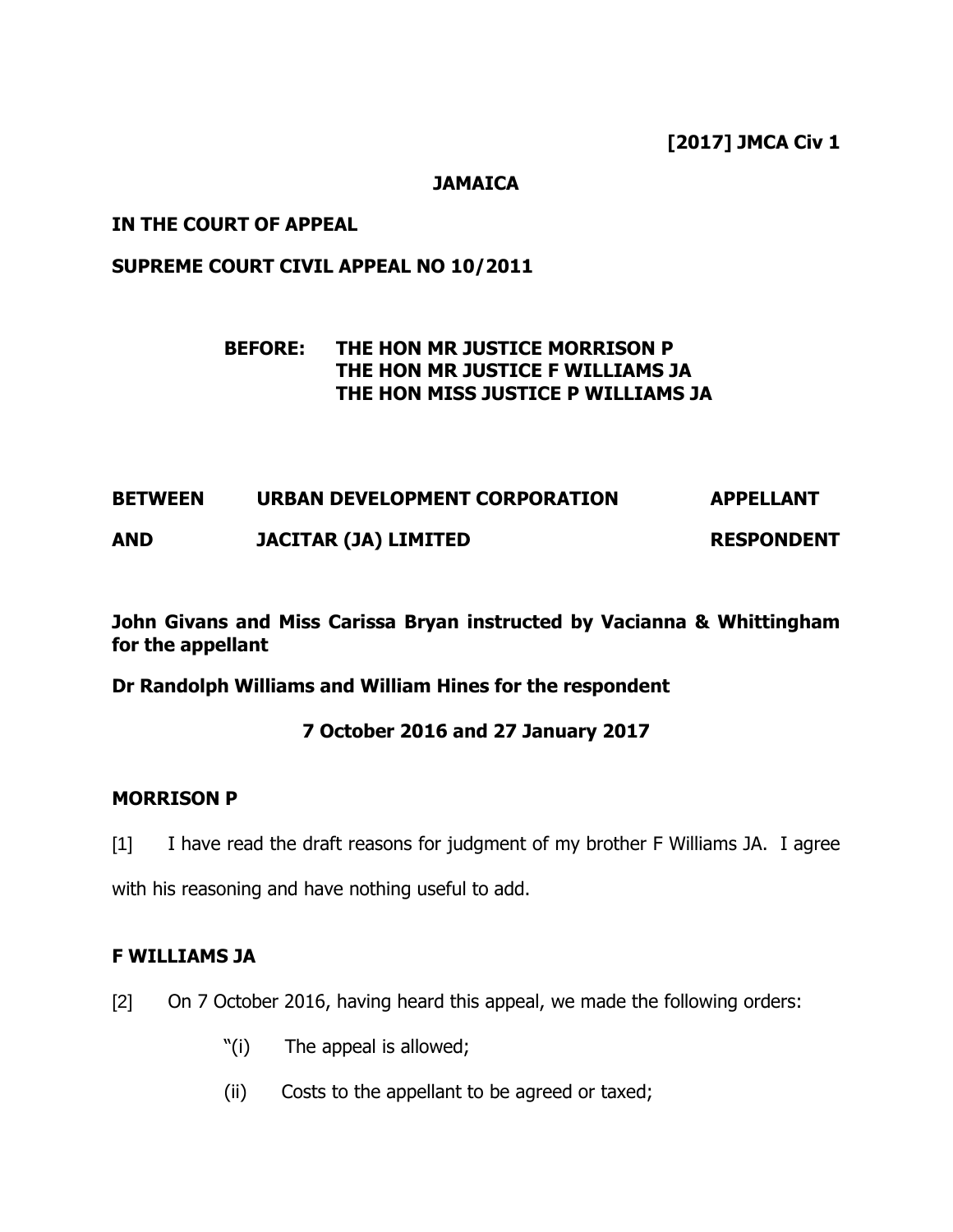(iii) The court orders that the sum of \$1,772,098.89, together with any accrued interest thereon, now being held in the account in the joint names of the respective attorneys-at-law for the parties at the Cross Roads Branch of the National Commercial Bank, pursuant to the order of the court made on 5 July 2011, be released to the attorneys-at-law for the appellant."

[3] We now seek to fulfil our promise made then to put our reasons in writing.

### **Background**

[4] Pursuant to a five-year lease agreement made on 1 February 1990, the respondent leased from the appellant, commercial space (that is, shops 51 and 52 on the ground floor of a building in downtown, Kingston). The building is a part of strata plan number 79, and is registered at volume 1128, folio 658 of the Register Book of Titles. From those shops the respondent, a wholesaler of fabric, operated a warehouse.

[5] Between 22 and 25 May 1993, the respondent's said warehouse was broken into and a fairly-large quantity of fabric stolen.

[6] By writ of summons and statement of claim dated 18 May 1994, the respondent sued the appellant for damages for breach of contract; and, in the alternative, negligence. By the same suit, the respondent also sued in negligence Protection and Security Limited (the security company). That company had been engaged to provide 24-hour security for the building in which the respondent's warehouse was located. The security company was the  $2<sup>nd</sup>$  defendant in the suit in the court below. The claim was for the sum of \$1,148,620.00 for special damages, general damages and costs.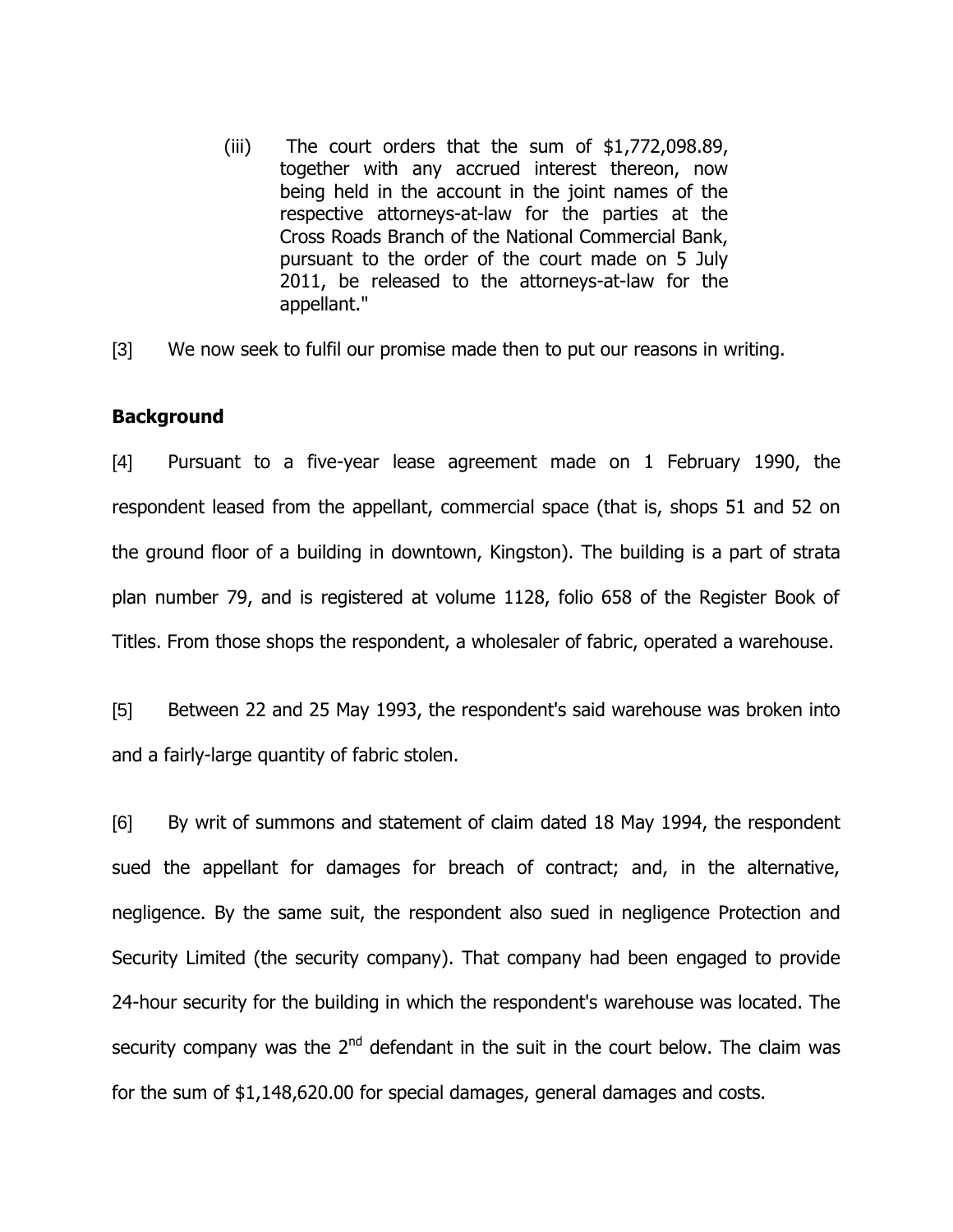[7] Pursuant to the said lease agreement (the lease), the respondent paid, as was required, a monthly sum of \$2,123.33 for maintenance. The purpose of the payment of this sum was described in clause (h) of the third schedule to the lease as being for the "...safe, efficient and orderly use, maintenance and upkeep of all parts of the Building... including... the provision of twenty-four hour security at the building".

[8] As it turns out, the security services were not in fact provided by the appellant itself. Instead, the contract for the provision of the said services was one dated 20 June 1990, executed between a company known as Urban Maintenance (1977) Ltd (UML), (a subsidiary of the appellant); and the security company.

#### **The defence in the court below**

[9] In its written defence dated 3 June 1994 and filed in the court below, the appellant advanced a defence that was a denial of both the alleged negligence and breach of contract. It also contended that if any of the defendants was negligent, it would have been the security company, which, it averred, failed to provide adequate security services for the building. In relation to the allegation that it, the appellant, was in breach of its contract with the respondent, the appellant asserted that the said security company was not its servant or agent; but an independent contractor. The appellant sought to rely on a provision in the lease (clause 7(2)) which stipulates that the lessor would not be liable for theft or removal of any property from the leased premises other than that done by its servants or agents.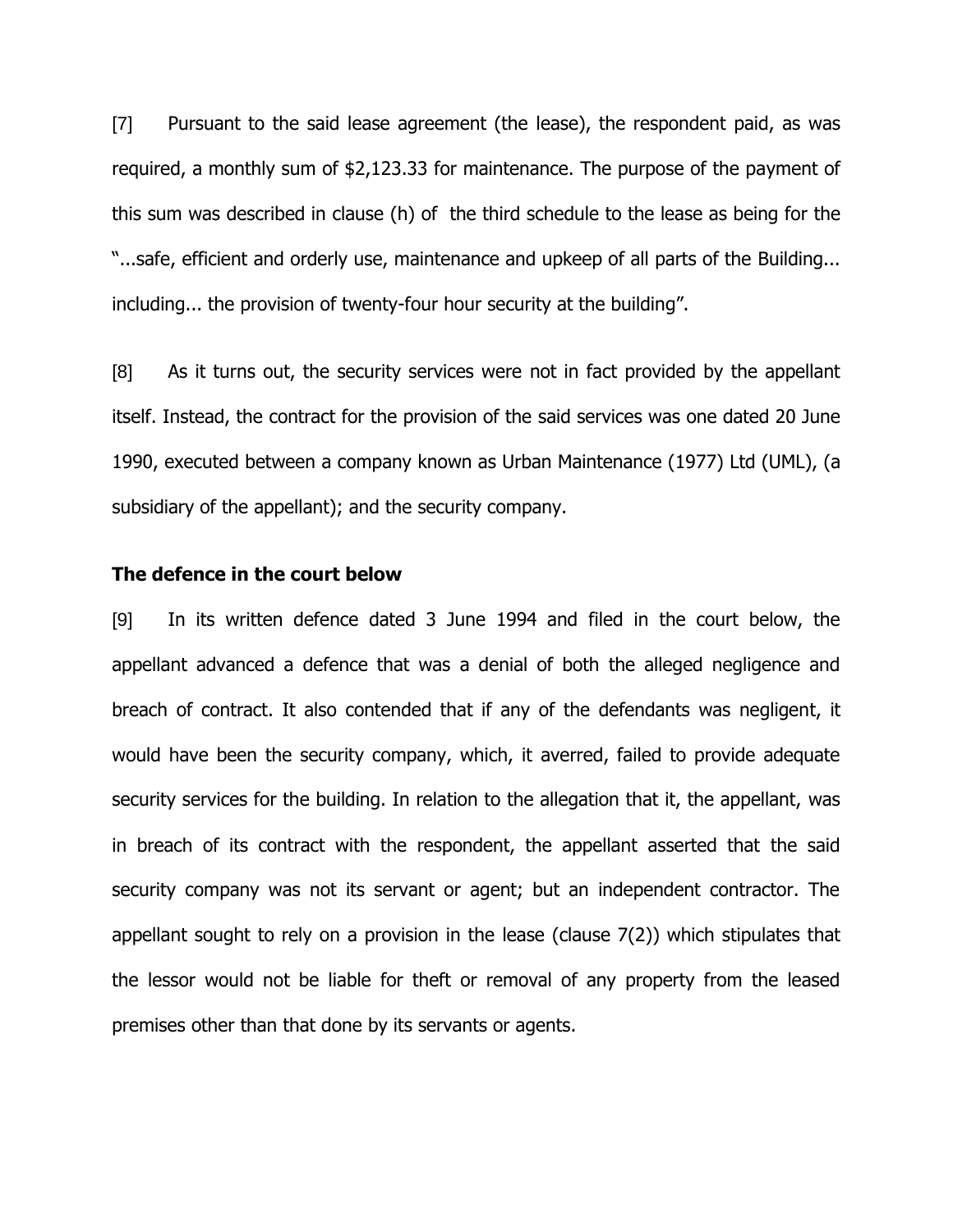[10] The security company failed to enter an appearance or to file a defence. As a result, a default judgment was entered against it on 16 May 1995. That default judgment was subsequently set aside and then re-entered on about 22 May 2007, when the court ordered that damages be assessed against the security company at the trial of the matter against the appellant.

[11] The appellant had also sought an indemnity or contribution against the security company. This it did by filing a notice dated 16 November 1995.

[12] The matter came on for trial on 18 and 19 July 2007 and, in a written judgment dated 17 December 2010, the court made these orders:

- "(i) Judgment for the Claimant on the claim for breach of contract against the  $1<sup>st</sup>$  Defendant in the sum of \$1,772,098.89.
- (ii) Judgment for the Claimant in negligence against the Second Defendant, in the sum of \$1,772,098.89. Interest at 6% from the  $18<sup>th</sup>$  May 1994 to  $16<sup>th</sup>$ December, 2010.
- (iii) The  $1<sup>st</sup>$  Defendant's claim for an indemnity and contribution is dismissed.

Costs to the Claimant to be agreed or taxed."

# **The appeal**

[13] The appellant filed an appeal against the judgment on 31 January 2011 and filed an amended notice of appeal dated 7 February 2011. It also sought and obtained on 6 July 2011 a stay of execution of the judgment, pending appeal. A condition of the grant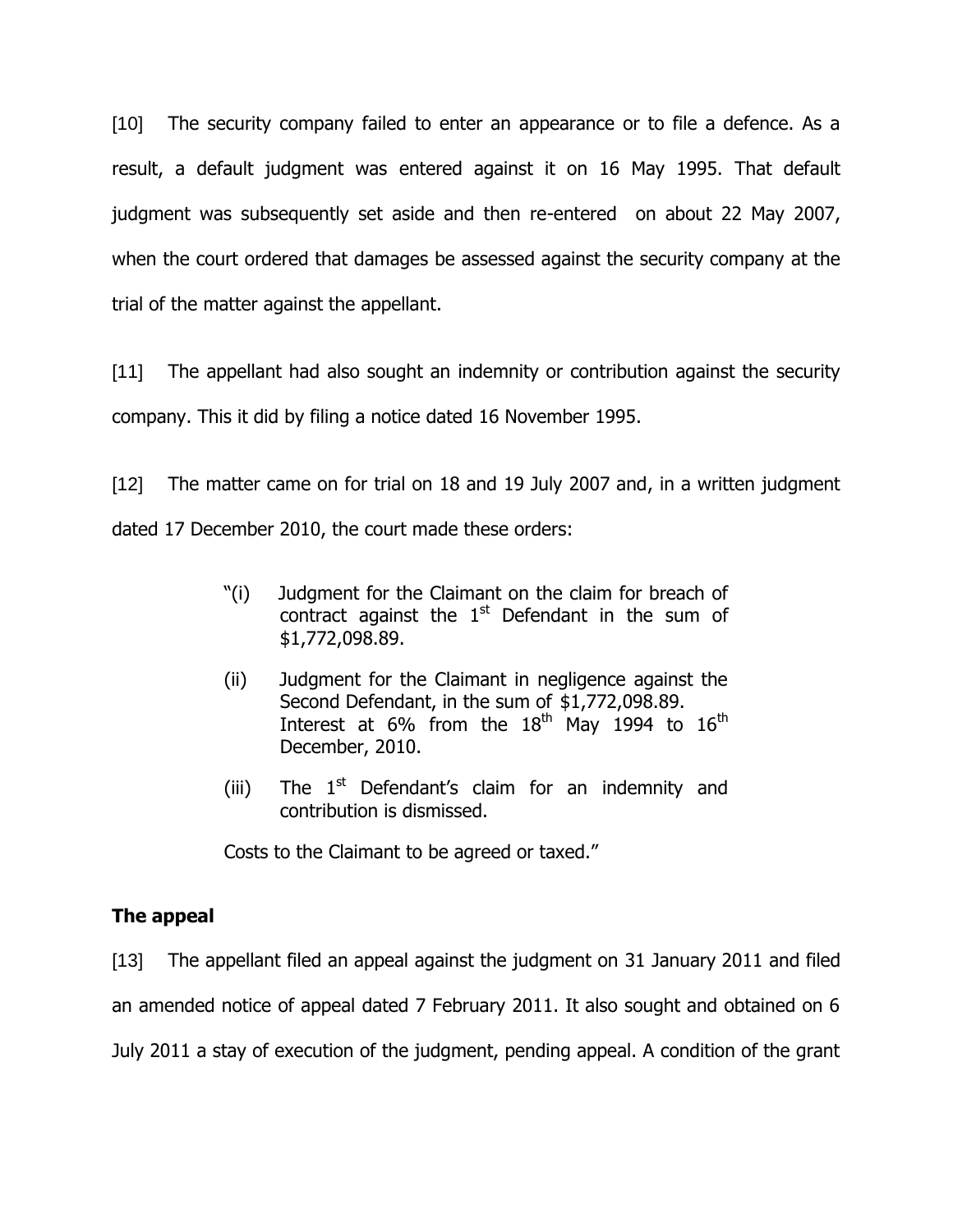of the stay was an order that the amount of the judgment be paid into an interest-

bearing account in the joint names of the attorneys-at-law for the parties.

## **The grounds of the appeal**

[14] These were the grounds of the appeal:

- "(i) The Learned Trial Judge fell into error in holding that the First Defendant had breached the said Lease Agreement. There was no evidence of the alleged breach and the ruling that there was, put the Appellant in the position of an insurer of the Claimant's goods.
- (ii) No proper evidence was adduced to support the said sum of \$1,148,620.00 awarded as the value of the goods, and the sum of \$574,310.00 awarded as the mark-up. Further the said sum of \$574,310.00 was not pleaded.
- (iii) The Learned Trial Judge failed to properly construe and apply Clause 7(2) of the Lease which stipulated that-

"The Lessor shall not be liable for the theft or removal of any property from the leased premises other than by its servants or agents".

No evidence was adduced showing that the alleged theft and/or removal of the Claimant"s goods was done or committed by the First Defendant's servants or agents.

(iv) The Trial Judge defeated the purpose of the filing of Witness Statements by allowing the Claimant"s/Respondent"s Witness Frank Weir to give extensive viva voce evidence much of it properly inadmissible, under the guise of amplification, rendering the filing and serving of the said Witness Statement of little use to the Appellant."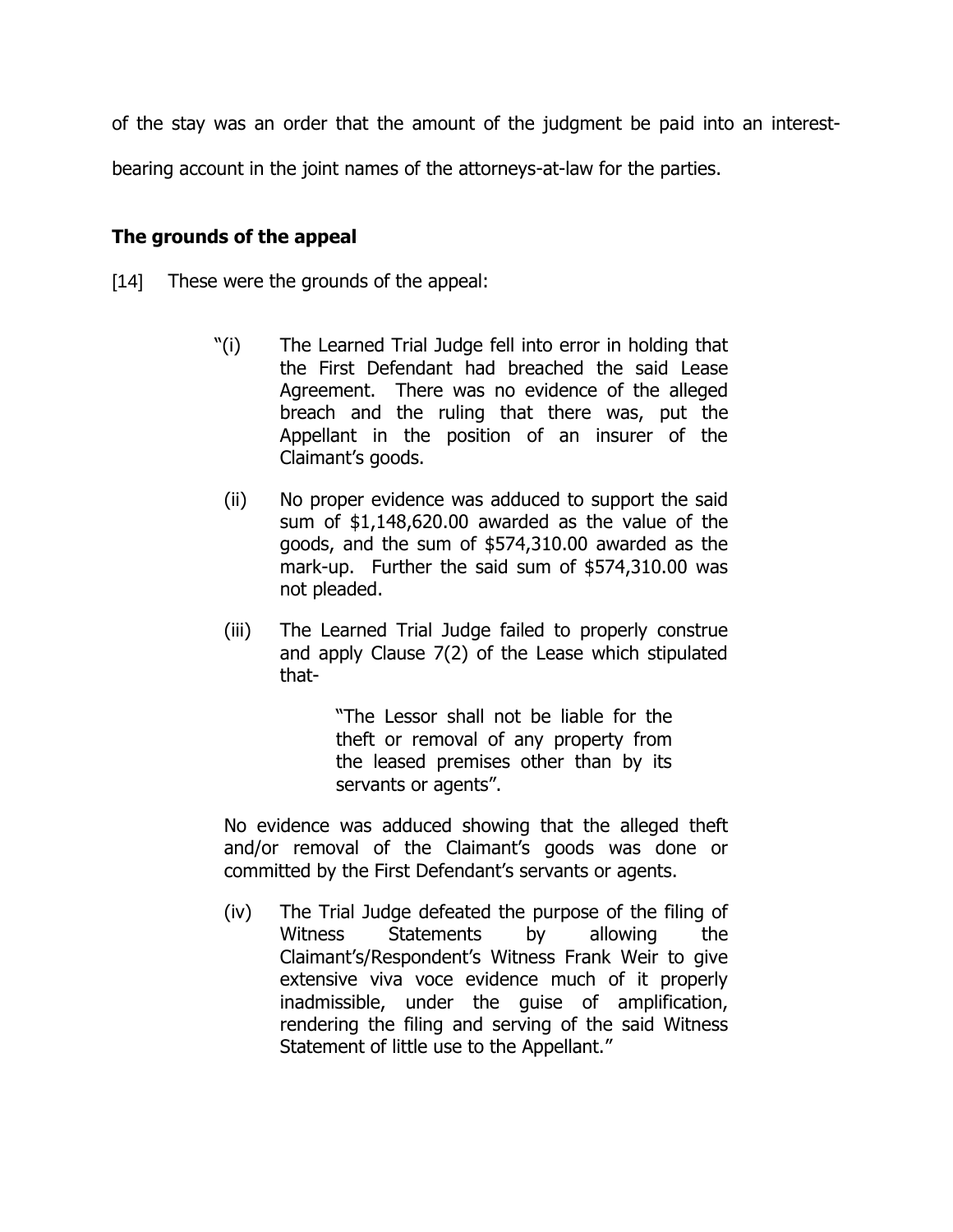#### **The hearing of the appeal**

#### **The appellant's submissions**

[15] Before us, Mr Givans for the appellant presented oral arguments for what he referred to as his most cogent grounds of appeal, whilst relying on his written submissions for advancing the other grounds. He argued: (a) the ground relating to the interpretation of clause 7(2) of the lease (that is, ground (iii)); and (b) the matter of damages awarded – in particular the mark-up on the special damages, (that is, ground (ii)).

[16] In relation to clause 7(2) of the lease and the evidence that was led in the court below, Mr Givans submitted that it was crystal clear that nowhere in the court below was any evidence led to support the respondent's contention that its goods were taken by anyone connected with the appellant. He argued that there were no primary or secondary facts adduced to show who stole the goods.

[17] Mr Givans further submitted that the learned trial judge failed to address his mind to clause 7(2) at all. Additionally, he submitted that, apart from referring to the clause on page 4 of the judgment, the learned trial judge paid no further attention to it.

[18] In relation to the damages awarded by the learned trial judge, it was Mr Givans' submission that there was, in a nutshell, an insufficiency of evidence to prove special damages. All that existed and the only matter on which the award was based, he argued, was a list of items lost that was prepared by Mr Frank Weir, one of the respondent"s principals. Mr Givans also submitted that, given the quantum of the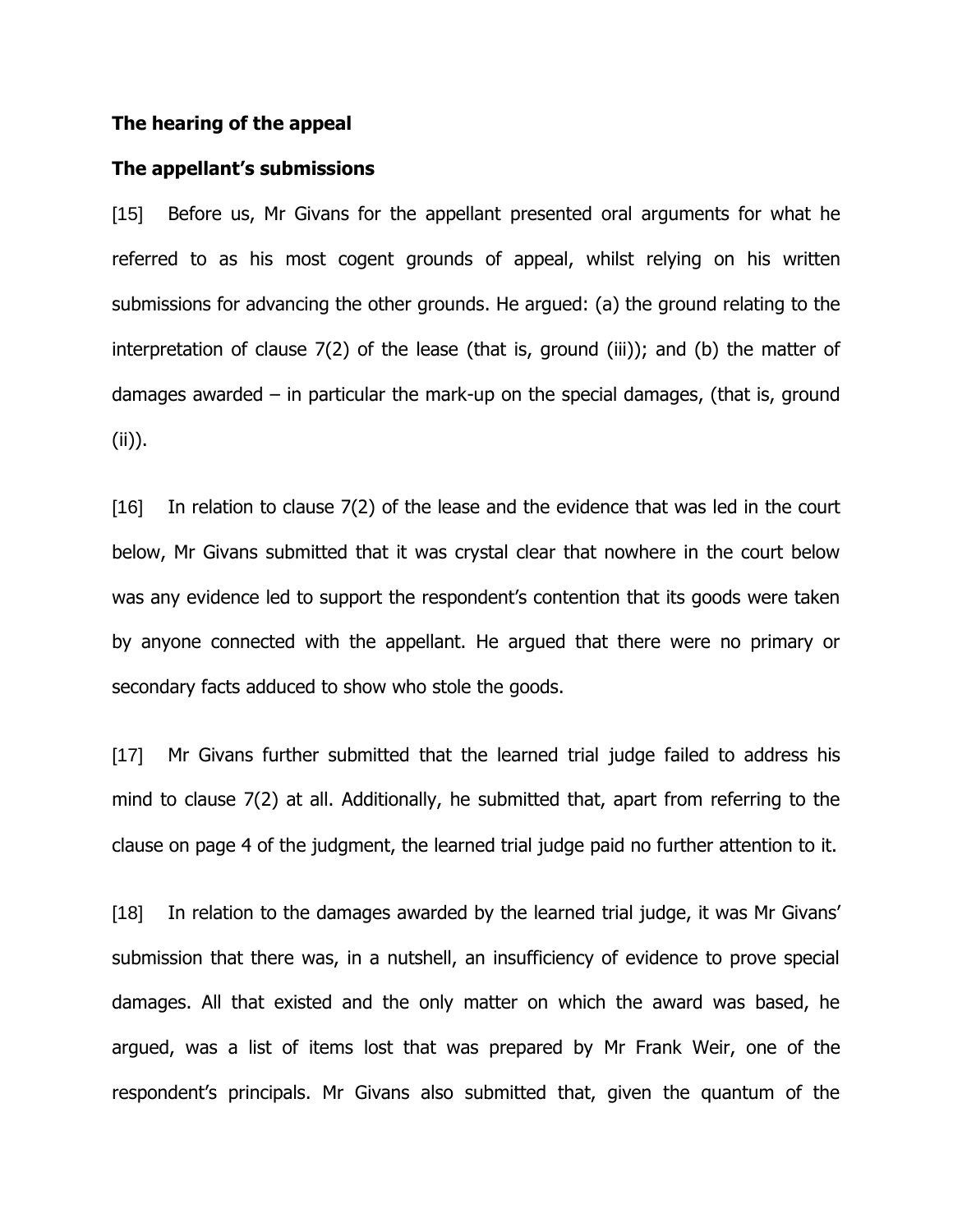alleged loss, there needed to have been some documentary proof of  $it$  – whether in the form of a purchase order; a contract between the respondent and its suppliers or a tax return or other similar document. The mark-up, it was further submitted, had to be regarded as special damages; yet it was not pleaded or proven (referring to **MacNamee v Kasnet Online Communications** RMCA No 15/2008, judgment delivered 30 July 2009.)

#### **The respondent's submissions**

[19] Dr Williams, who argued the appeal on behalf of the respondent, agreed with Mr Givans that the central question both in the court below and on appeal was whether the respondent"s goods were stolen by the servants or agents of the appellant.

[20] Although the issue might not have been dealt with fully and explicitly by the learned trial judge, Dr Williams submitted, it can clearly be seen to have formed a part of the consideration and ultimate decision of the court below.

[21] Dr Williams further submitted that the security guards were the only persons who were supposed to have been at the premises at the material time and that there was no sign of forced entry through the respondent's door. It was, therefore, he contended, almost an inescapable inference to say that the security guards must have been the ones to have stolen the goods.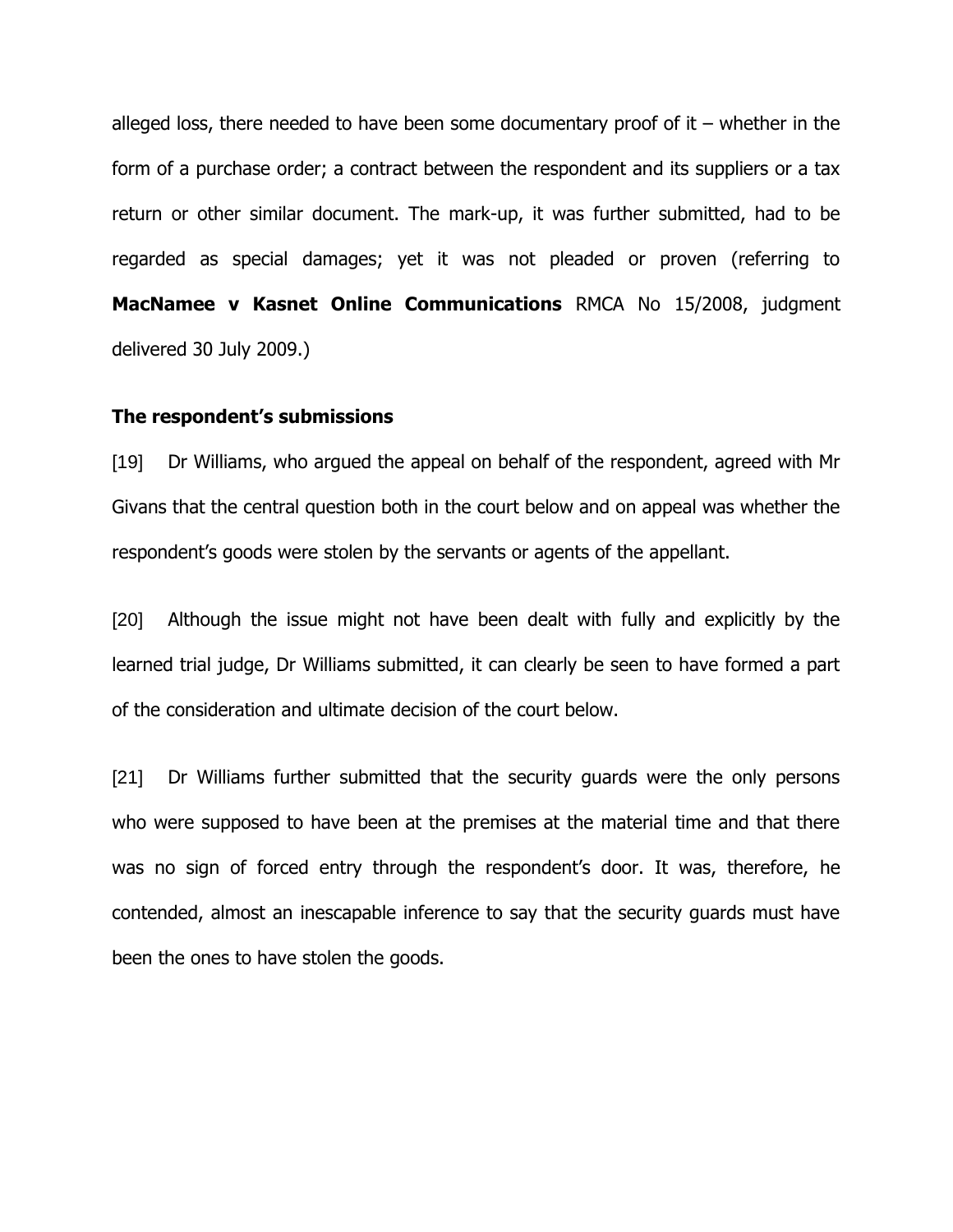[22] On behalf of the respondent, Dr Williams also placed heavy reliance on the case of **Roe v Ministry of Health; Woolley v Ministry of Health** [1954] EWCA Civ 7, dealing with the issue of vicarious liability.

[23] In relation to Mr Givans' submissions on damages, Dr Williams submitted that the award for damages should not be interfered with by this court - neither in relation to the sum accepted as actually lost, nor the mark-up, the latter of which was accepted by the learned trial judge as reasonable (citing the case of **Benmax v Austin Motors Co Ltd** [1955] 1 All ER 326).

[24] Dr Williams also urged the court, in the event it was of the view that the appeal should be allowed in respect of the breach of contract that the court below found had been proven, to affirm the decision on the basis of the negligence of the appellant, which, he submitted, the evidence before the court had established.

#### **Discussion and analysis**

[25] As previously indicated, there was agreement between counsel for the appellant and respondent that the central issue concerns the determination of the question of whether the security guards were servants or agents of the appellant. With this agreement, the issues for this court"s determination were significantly narrowed. In light of the agreement, it will be very important to have especial regard to clause 7(2) of the lease. That clause reads as follows: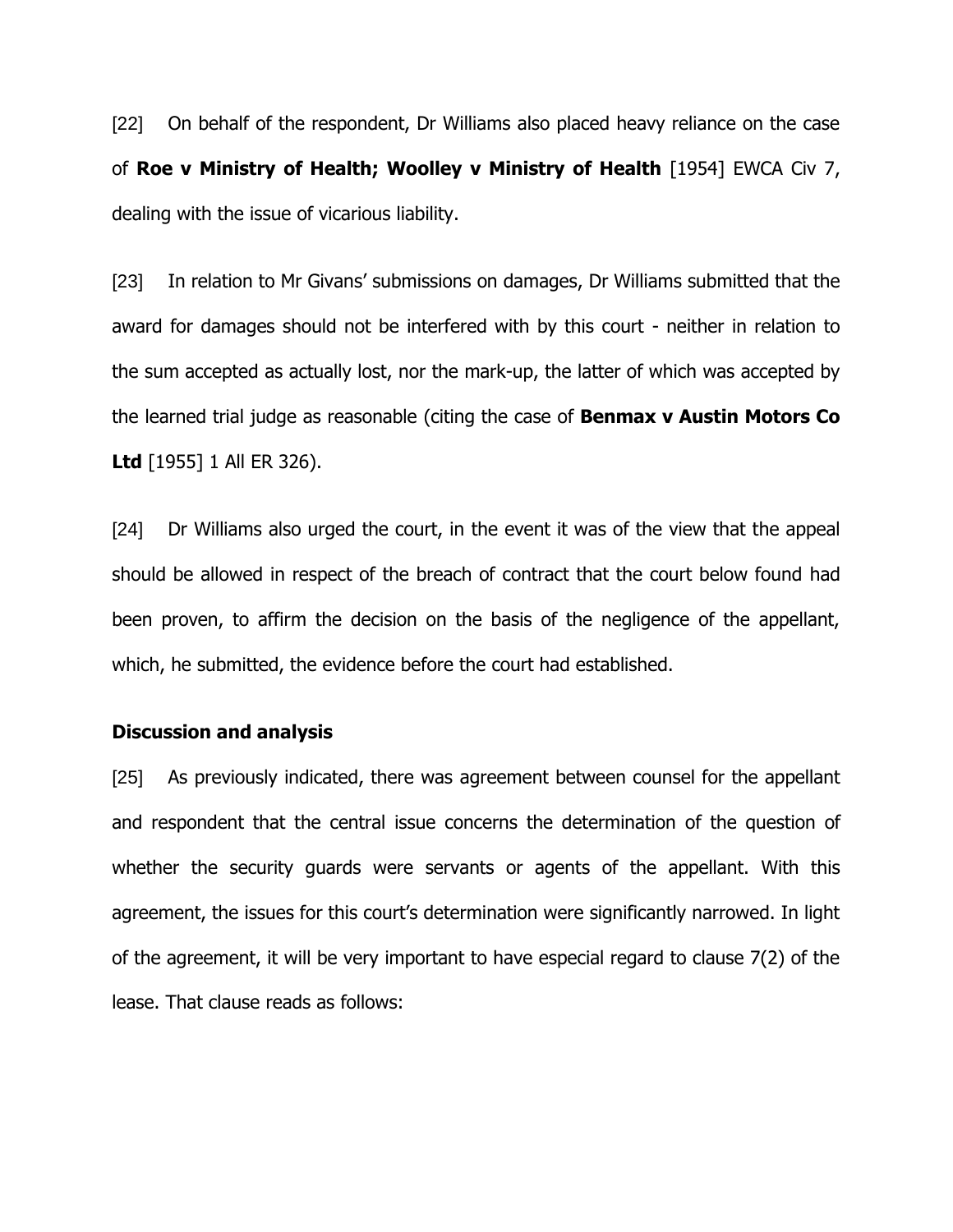"7(2) Theft

The Lessor shall not be liable for the theft or removal of any property from the leased premises other than by its servants or agents."

[26] It will be useful also to have regard again to the exact terms of subclause (h) of the Third Schedule; as well as to consider the terms of subclause (j) of the said schedule. That schedule sets out the "EXPENSES AND OUTLAYS COVERED BY MAINTENANCE".

[27] This is how the relevant parts of subclause (h) read:

"All other charges and expenses of any nature whatsoever incurred by the Lessor for the safe, efficient and orderly use, maintenance and upkeep of all parts of the Building and the said land and in respect of the amenities, equipment, services, facilities and systems therein provided by the Lessor from time to time pursuant to this lease, including garbage disposal and if the Lessor shall so require the provision of twenty-four hour security at the building." (Emphasis added).

- [28] The following is the wording of subclause  $(i)$ :
	- "(j) Independent Contractors

 The Lessor shall be entitled to employ agents or contractors and such other persons as the Lessor may from time to time consider necessary or convenient for the performance and provision of all or any of such service [sic] and systems."

[29] The most noteworthy point in relation to subclause (h) for the purposes of this discussion is that the provision of 24-hour security services by the lessor is not an absolute requirement of the lease or a responsibility unconditionally imposed on the lessor. Rather, it is an option which the lessor, in its discretion, may decide to exercise. However, in the instant case, this clause does not assume that much significance, as it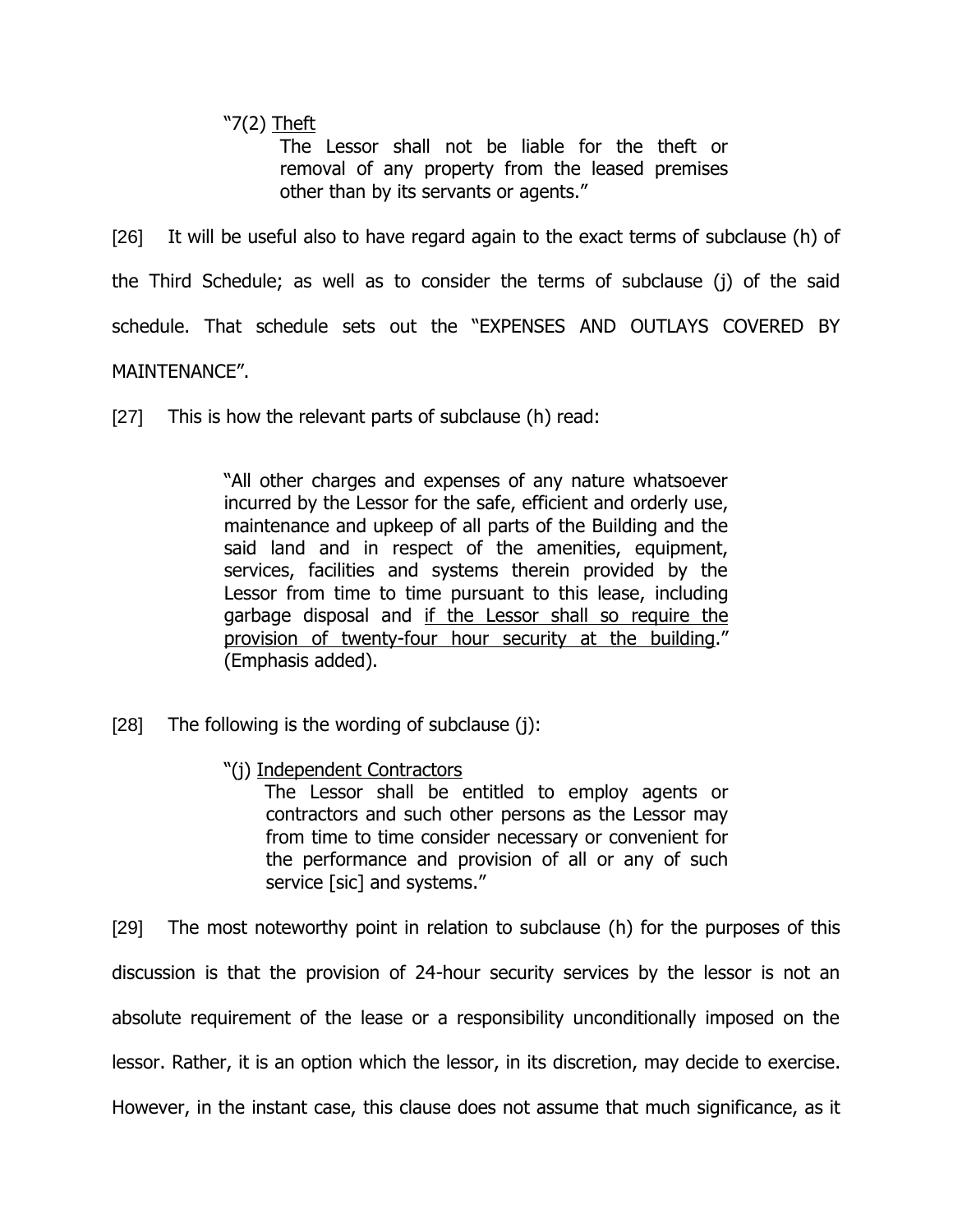is clear that the lessor regarded the provision of such services as necessary or convenient and did in fact take steps to engage such services.

[30] Subclause (j) is fairly self-explanatory. Headed "Independent Contractors", it permits the lessor to employ a wide category of persons listed as: "...agents or contractors and such other persons as the Lessor may from time to time consider necessary or convenient..."

[31] Before giving special consideration to clause 7(2), it is important to have regard to the exact arrangement pursuant to which the security company was engaged. Having regard to the provisions of section 4 of the Urban Development Corporation Act, which sets out the functions of the appellant, it might hardly have been expected that the appellant would itself have sought to provide the security services for the building. Its functions concern development of land and similar pursuits as section 4 of its governing Act indicates:

> "4. (1) Subject to the provisions of this Act the Corporation shall have power to carry out or secure the laying out and development of areas designated under section 14.

 (2) Subject to the provisions of this Act, the Corporation may for the purpose of performing any of its functions under this Act, do anything and enter into any transaction which, in the opinion of the Corporation, is necessary to ensure the proper performance of its functions.

 (3) In particular and without prejudice to the generality of the provisions of subsections (1) and (2) the Corporation may –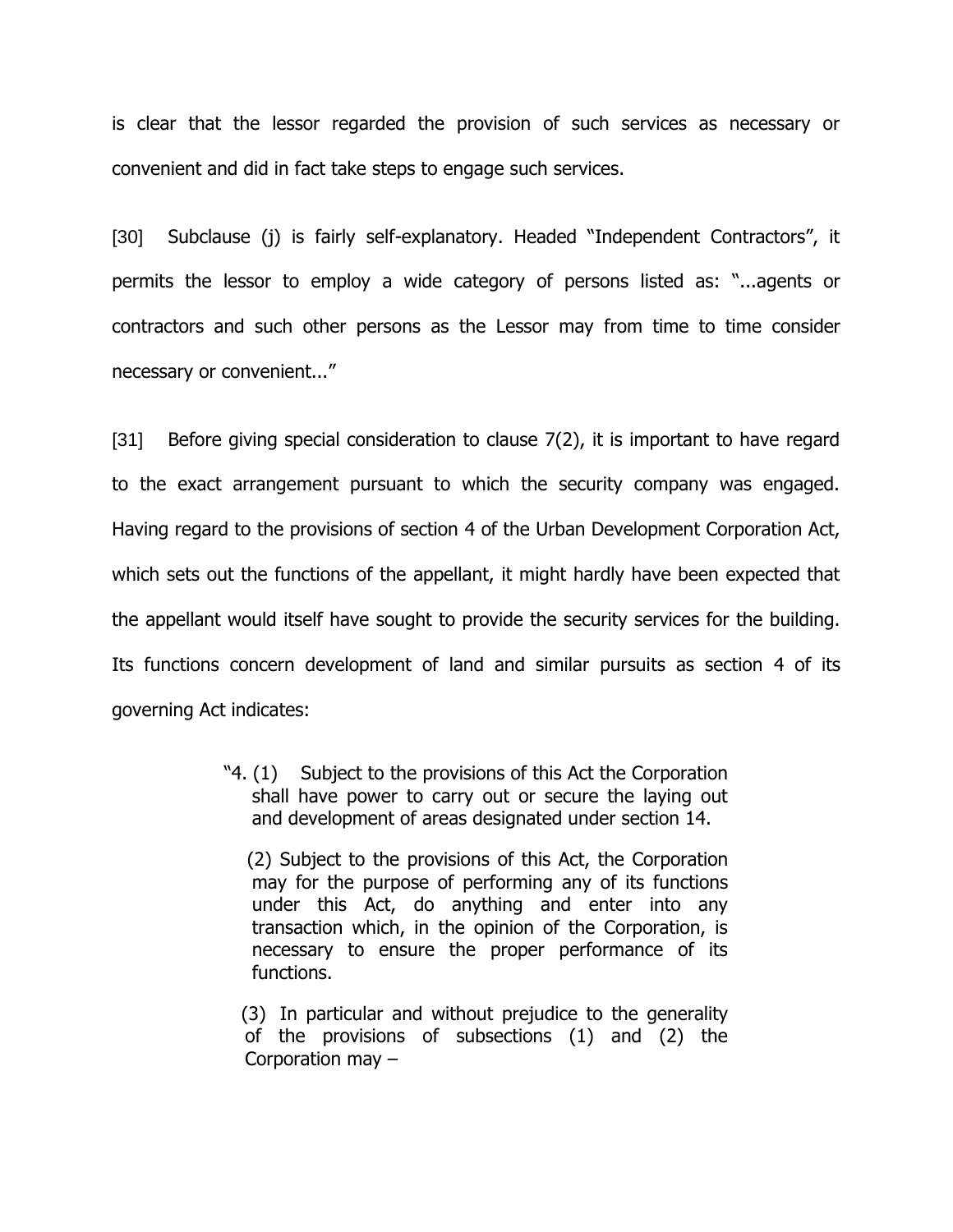- (a) acquire, manage and dispose of land whether within or outside any designated area;
- (b) lay out, construct and maintain roads, construct and maintain buildings and carry out such other building and engineering operations as may appear to it to be necessary or desirable in, on, over or under land within any designated area;
- (c) provide and maintain car parks, piers, public parks, public gardens and other public amenities within any designated area;
- (d) carry on any business or undertaking for the development of any designated area;
- (e) contribute to local authorities and statutory undertakers sums in respect of expenditure incurred by such authorities and undertakers in respect of their functions in connection with the development of any designated area;
- (f) engage in any other activity designated to promote the development of any designated area.

(4) The Corporation shall, in performing any of its functions under this Act, take such action as may be necessary and practicable to ensure the preservation of sites and objects of architectural or historic interest."

# **The security contract**

[32] The arrangements that led to the engagement of the security company are set

out in the witness statements of the two witnesses for the appellant in the court below.

In the witness statement of Glenton Rose, former estate manager of the appellant, filed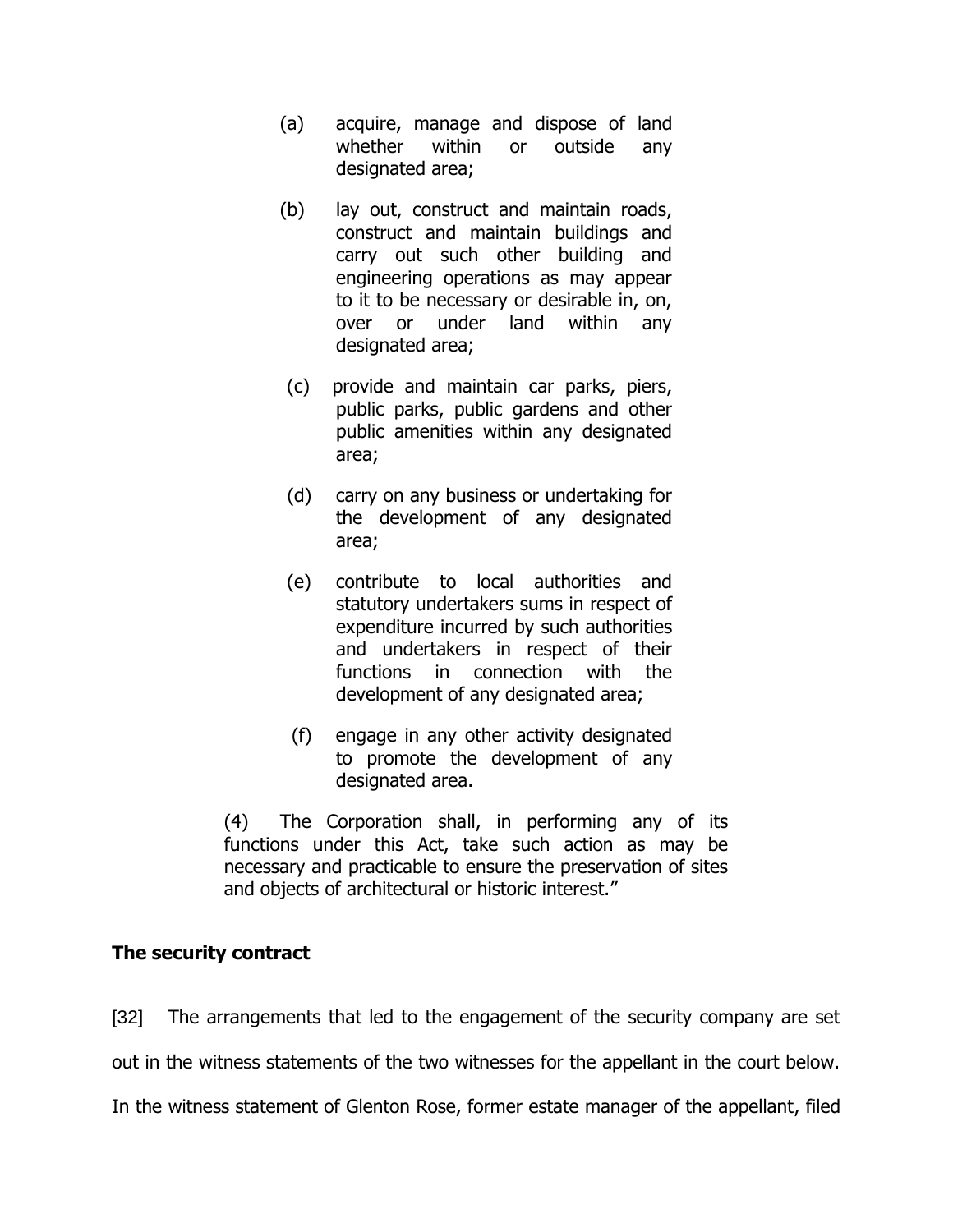18 December 2006, the relevant paragraphs are paragraphs 10-12, which state as follows:

- "10. On the 20th day of June, 1990, the Urban Maintenance Limited, pursuant to the Third Schedule (J) of the said Lease entered into an Agreement with the Second Defendant, whereby the Second Defendant as independent contractor agreed to maintain security systems in respect of 8-12 Ocean Boulevard, Kingston which included the Claimant's Shops.
- 11. Urban Maintenance (1977) Limited is a subsidiary of the First Defendant which was incorporated in 1977 to provide property maintenance on behalf of the First Defendant in the Kingston Waterfront area. The provision of maintenance included security for properties owned by the First Defendant in that area.
- 12. Accordingly, Protection & Security Limited was employed by Urban Maintenance Limited to maintain security services in respect to 8-12 Ocean Boulevard, Kingston Mall, Kingston which included the Claimant"s shop."

[33] In respect of the witness statement of the other witness for the appellant:

Donald Lee, Director of Technical Services for UML, filed 11 October 2006, the relevant

paragraphs are paragraphs 2-8. The contents of those paragraphs are as follows:

- "2. Urban Maintenance (1977) Limited as a subsidiary of the First Defendant was incorporated in 1977 to provide property maintenance on behalf of the First Defendant in the Kingston Waterfront area. The provision of maintenance included security for properties owned by the First Defendant in that area.
- 3. At the time of the relevant incident, I was acting General Manager of Urban Maintenance Limited. As Acting General manager I had knowledge of the Agreement dated the 20th day of June, 1990 between Urban Maintenance Limited and Protection & Security Limited for the provision of security services.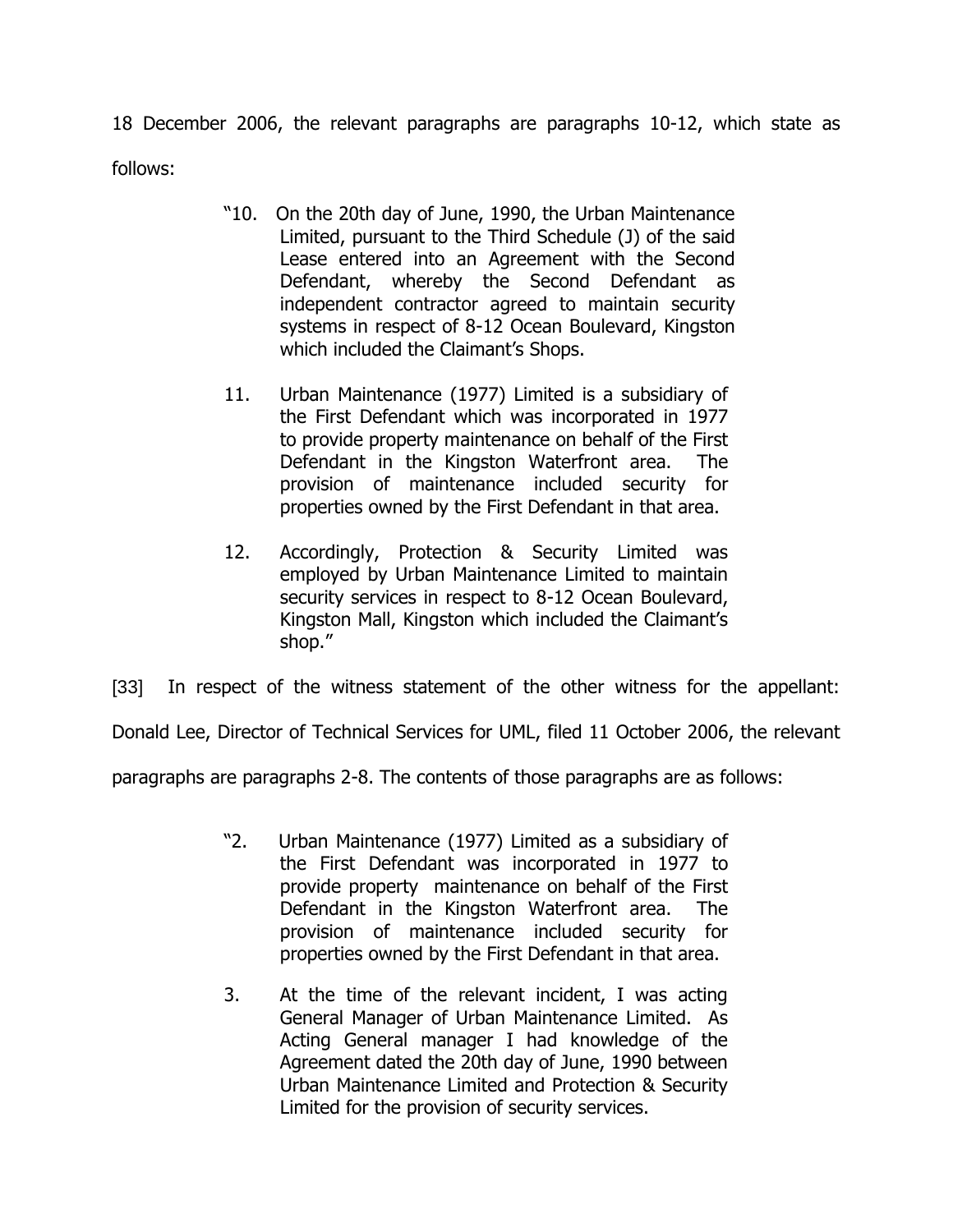- 4. The original Agreement between Urban Maintenance Limited and Protection & Security Limited was made in 1983 with provision for renewals.
- 5. The need to employ Protection & Security Limited arose as a result of the provisions of Lease dated the 1st day of January, 1990 between the First Defendant and the Claimant whereby it was agreed that the Lessor if so required would provide security for the building at 8-12 Ocean Boulevard, Kingston Mall, Kingston.
- 6. Accordingly, Protection & Security Limited was employed by Urban Maintenance Limited to maintain security services in respect to 8-12 Ocean Boulevard, Kingston Mall, Kingston which included the Claimant"s shop.
- 7. During the period of time Protection and Security Limited was responsible for securing the premises there were no frequent break-ins in the mall area.
- 8. Pursuant to the abovementioned Agreement of June, 1990, Protection & Security Limited were employed as independent contractors and were not agents of Urban Maintenance Limited."

[34] In these preceding paragraphs of the witness statements, the witnesses seek to disavow any suggestion that the security company was the agent or servant of UML. If that was so (that is, that there was no relationship of agency or master and servant between UML and the security company), then the appellant's defence in the court below would have been even stronger. That would have been so, based on elementary company law principles (see, for example, the House of Lords decision of **Salomon v Salomon & Co Ltd** [1897] AC 22). In **Salomon v Salomon & Co Ltd**, it was the

observation of Lord Herschell at page 42 that:

"It is to be observed that both Courts treated the company as a legal entity distinct from Salomon and the then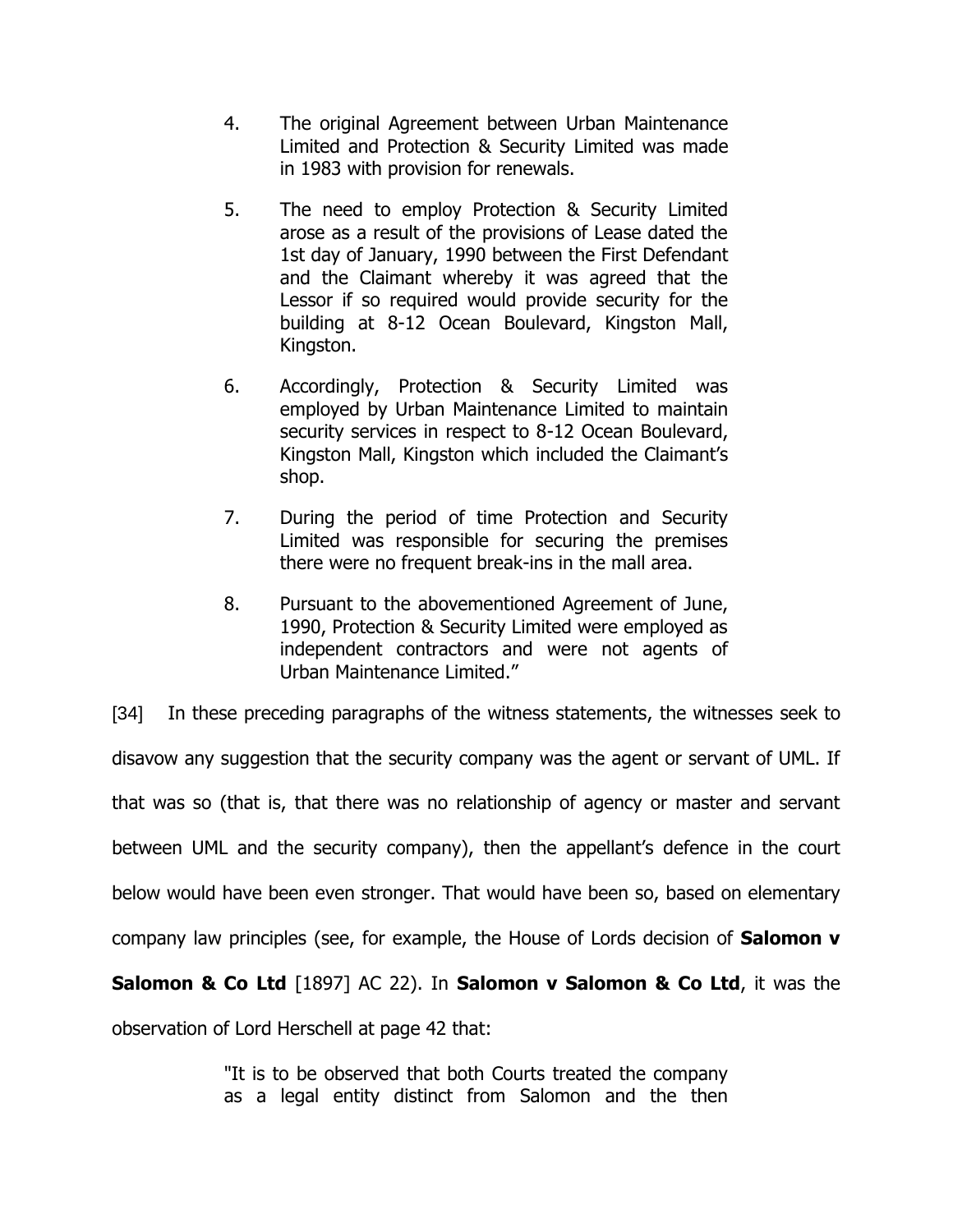members who composed it, and therefore as a validly constituted corporation. This is, indeed, necessarily involved in the judgment which declared that the company was entitled to certain rights as against Salomon. Under these circumstances, I am at a loss to understand what is meant by saying that A. Salomon & Co., Limited, is but an "alias" for A. Salomon. It is not another name for the same person; the company is ex hypothesi a distinct legal persona." (Emphasis added)

[35] Similarly, at page 51 of the judgment, Lord Macnaghten observed that:

"The company is at law a different person altogether from the subscribers to the memorandum..."

[36] The position is more pointedly addressed in relation to the facts of this appeal in

the case of **Adams v Cape Industries Plc and another** [1991] 1 All ER 929. In that

case it was held by the English Court of Appeal (per Slade LJ at page 1019) that :

"...the court is not free to disregard the principle of *Salomon*  $v$  Salomon & Co Ltd... merely because it considers that justice so requires. Our law, for better or worse, recognises the creation of subsidiary companies, which though in one sense the creatures of their parent companies, will nevertheless under the general law fall to be treated as separate legal entities with all the rights and liabilities which would normally attach to separate legal entities." (emphasis added)

[37] So that, although it is a subsidiary company of the appellant, UML would be a separate legal entity and have a distinct legal persona from the appellant.

[38] Having regard to this principle of separate legal personality, it seems to me that, if the security company was a servant or agent of any entity, then that entity must have been UML, by which the security company was directly engaged; and not the appellant. And while there have been cases in which, as an exception to this general rule, courts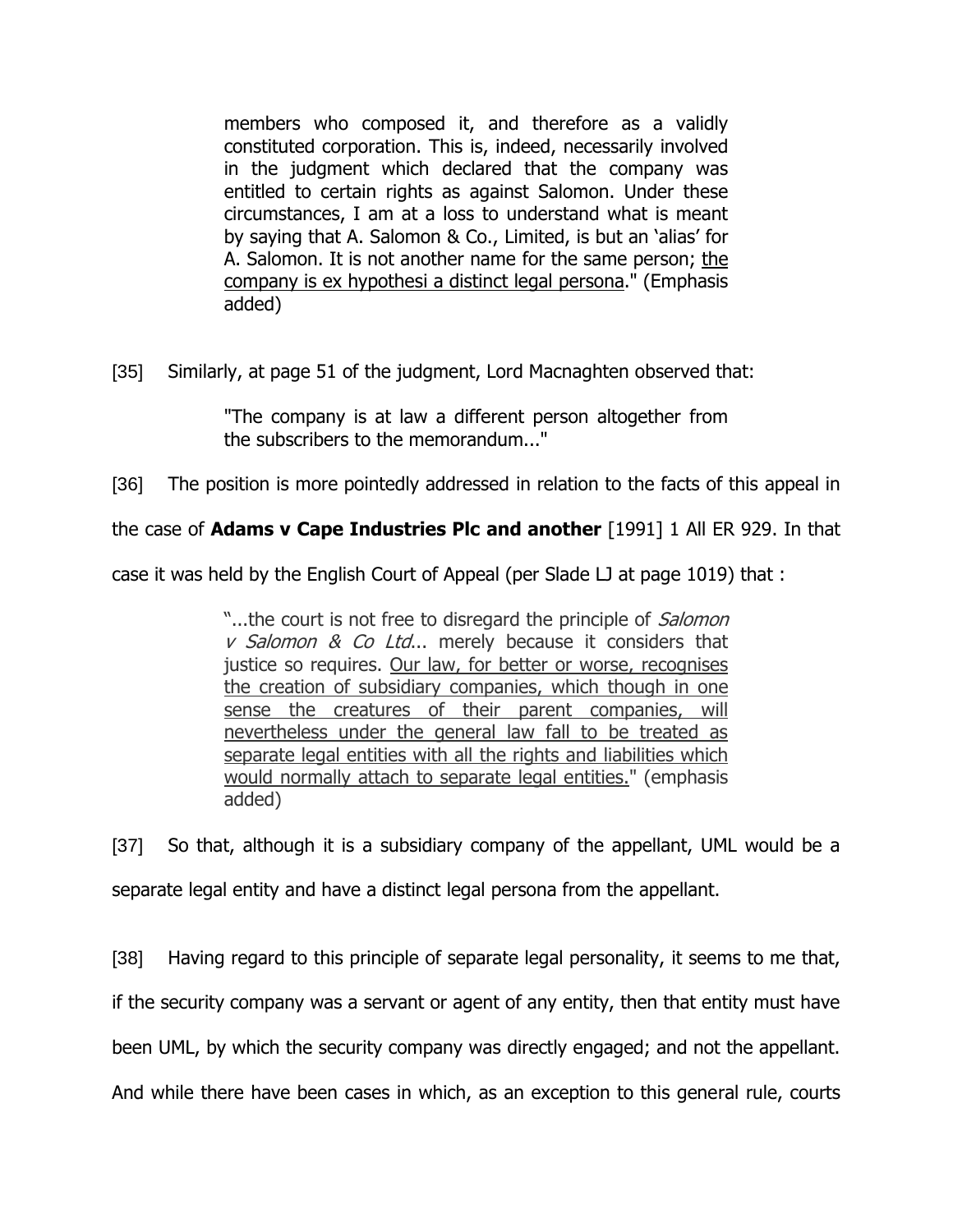have seen it fit to remove or pierce the veils of incorporation of companies (for example, in cases of fraud), the circumstances that would warrant such action do not arise here.

[39] It might be argued that this conclusion (based on the principle of separate legal personality) is, in a sense, fortified by the learned trial judge"s apparent basis for rejecting the appellant's claim for an indemnity or contribution. At paragraph (14) of the judgment, the learned trial judge, referring to the security company, stated that:

### "...a stranger to the contract between the Claimant and the First Defendant, bears the burden of obligations to which it was not a party."

[40] To my mind the learned trial judge's finding that the appellant should bear the responsibility for the respondent's loss, ignores several salient facts that are of some importance in this case. These are: (i) there was no express and definitive finding as to how the loss was occasioned - that is, there is nothing that can be identified as a finding that the respondent's goods had been stolen by a security guard. Such a finding would have been a required finding of a primary fact necessary to proceed to the next stage of determining whether that security guard would have been the servant or agent of the appellant. (ii) In interpreting subclause (j), the learned trial judge seemed to place some emphasis on the use of the word "employ" as conveying the meaning that reference was being made to an employer-employee relationship (see paragraph (16) of the judgment). This was the court's reasoning in relation to this subclause:

> "(16) The employment of the company was in purported exercise of the First Defendant [sic] entitlement expressed in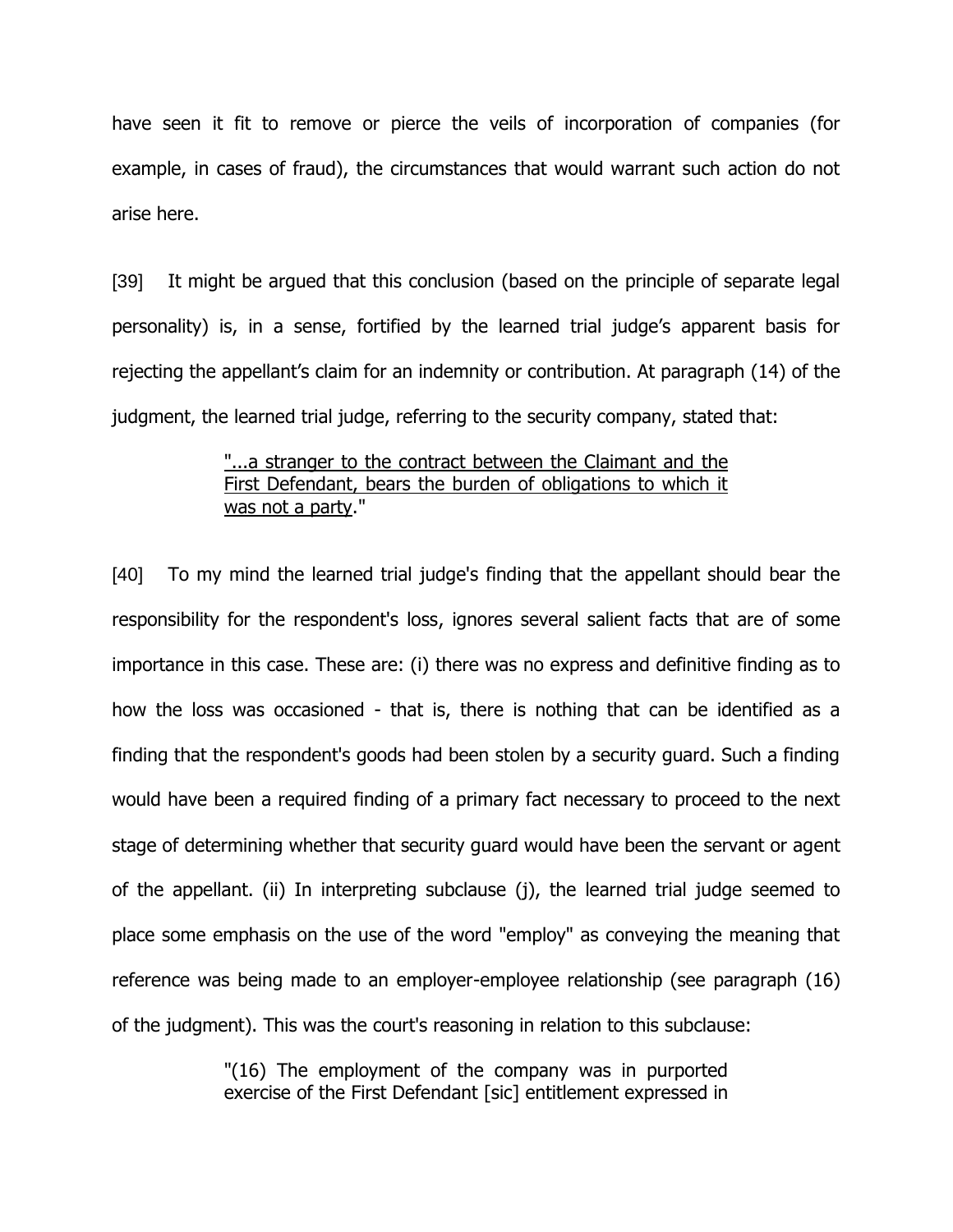the Third Schedule (j). It seems to me that what paragraph (j) does, is to permit the First Defendant to employ persons with the requisite skills to perform the technical services as are required in the Third Schedule. It expressly provides that the Lessor shall be entitled to **employ** agents etc. Paragraph j would not entitle the First Defendant to employ agents or contractors, who in turn would be entitled in their own right to employ the personnel to perform the services required pursuant to the Third Schedule." (Emphasis as in the original text)

[41] With respect, it is difficult to see how the conclusion is warranted by the premises of that discussion. The meaning and emphasis given to the use of the word "employ" by the learned trial judge, does not seem to be justified. In the Concise Oxford English Dictionary,  $11<sup>th</sup>$  edition, "employ" is defined as meaning: "to give work to (someone) and pay them for it". That definition could be just as applicable to an employee as it could be to an agent and also an independent contractor. It is also of importance to note that the heading of the subclause itself is "Independent Contractors"; and, by that subclause, the lessor is permitted to engage "...agents or contractors and such other persons..." It seems to me, also, that it would be easier to conclude that, given the core functions of the appellant that are set out in its empowering Act, it would have been open to the appellant to engage a security company which would employ security guards whose role would be to see to the performance of the contract. However, in this case, it should also be remembered that there is no contract between the appellant and the security company: the contract exists between UML and the security company.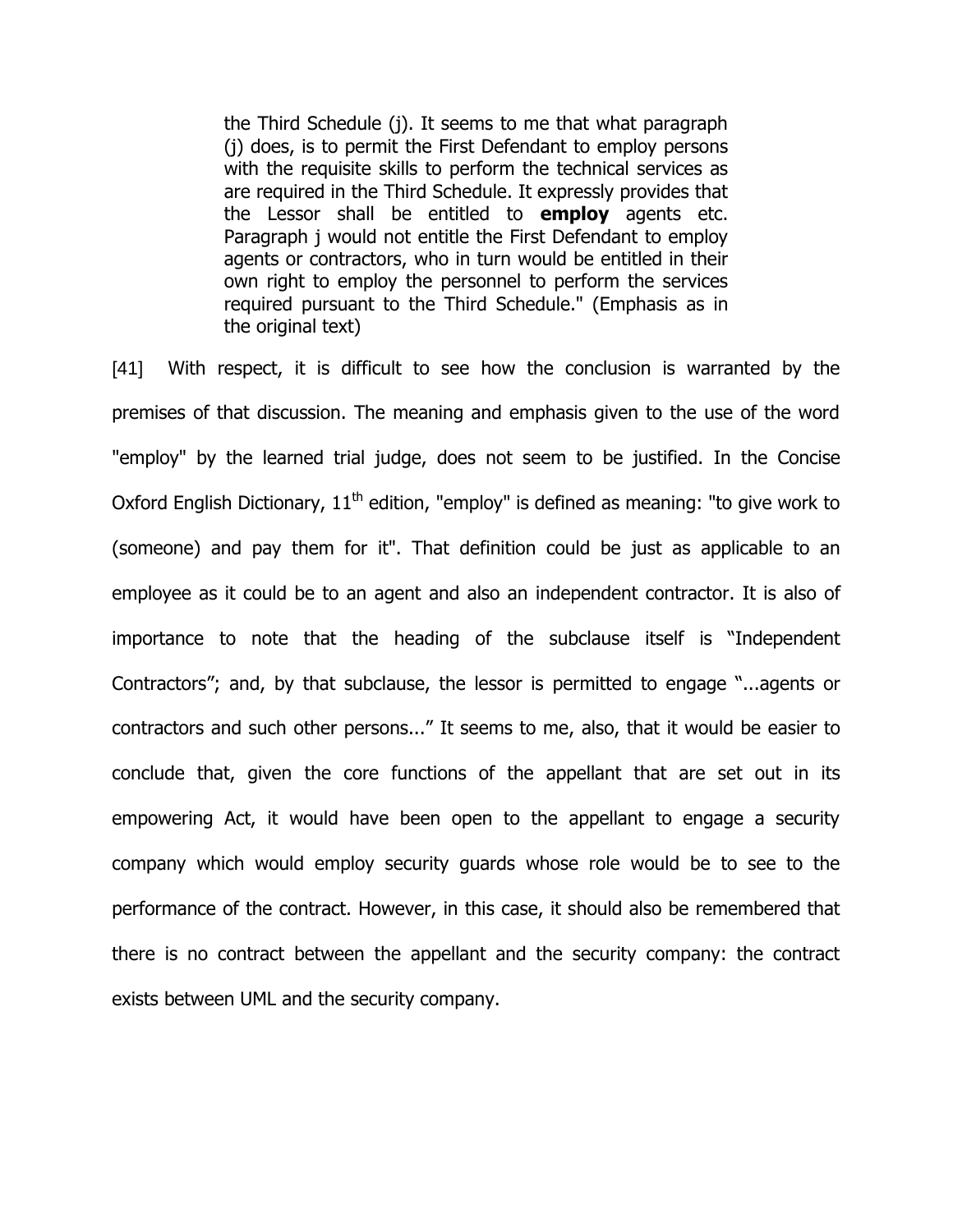#### **The case of Roe v Ministry of Health; Woolley v Ministry of Heath**

[42] The case of **Roe v Ministry of Health; Woolley v Ministry of Health**, cited by Dr Williams, was accepted by Mr Givans as properly stating the applicable principles. Mr Givan's difficulty with the case, however, had to do with what he submitted was its inapplicability to the facts and circumstances of this case and to the fact that the learned trial judge did not give consideration to clause 7(2) of the lease.

[43] In the case of **Roe v Ministry of Health; Woolley v Ministry of Health**, the two plaintiffs at first instance had become paralysed from the waist down after being injected with a spinal anaesthetic, nupercaine, in preparation for a relatively-minor operation. The anaesthetic had unknowingly become contaminated with a disinfecting substance called phenol, or carbolic acid. The contaminated substance had the effect of damaging the nerves in the spines of the plaintiffs, leading to their paralysis. The question that arose was whether a Dr Graham, the anaesthetist, had been negligent in administering the anaesthetic; and, if so, whether the hospital was thereby vicariously liable. The House of Lords held that the learned trial judge had been correct in finding that Dr Graham had not been negligent. Denning LJ said of the case: "When you stop to think of what happened in this case, you will realise that it was a most extraordinary chapter of accidents."

[44] I must agree with Mr Givans in his submission that the case of **Roe v Ministry of Health; Woolley v Ministry of Health**, because of its different facts and extraordinary circumstances, is inapplicable to the facts and circumstances of this case.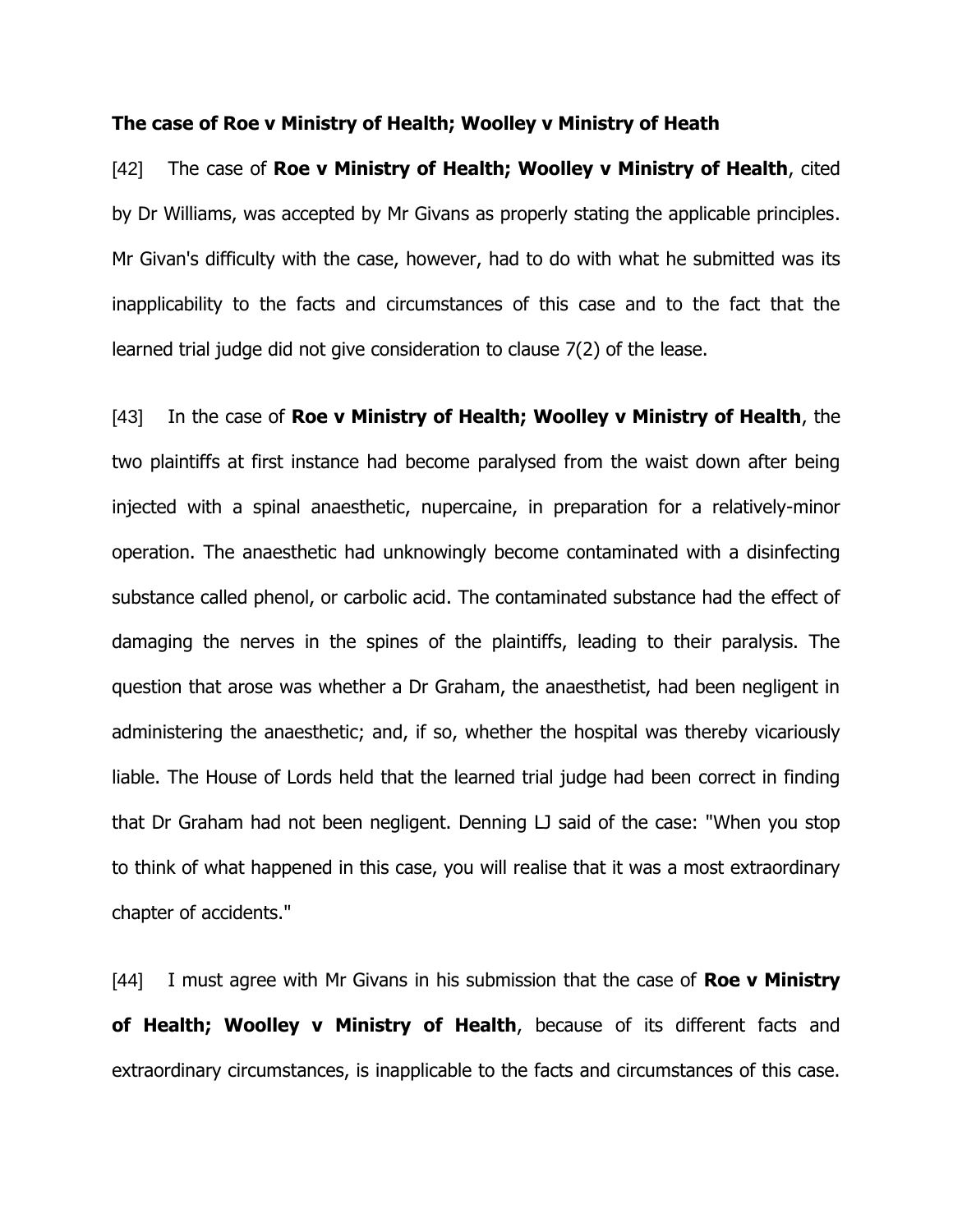One such difference, for example, has to do with the relatively-direct engagement of Dr Graham by the hospital in that case, on the one hand; and the indirect engagement of the security guards through UML in the instant case, on the other.

[45] While not losing sight of the fact that the lease places primary responsibility for the provision of security services on the lessor, it must be acknowledged and factored into the outcome of any decision that: (i) the security service was not likely to have been provided by the appellant/lessor itself, given its statutorily-defined core functions; and (ii) the reality is that the engagement of the security company in the instant case was effected by another company (UML) with a separate and distinct legal persona that was not joined to the suit.

[46] I must also agree with Mr Givans that the court below did not give any or any sufficient consideration to these matters or to the effect of clause 7(2) itself, which clause, on the face of it, exempts the appellant from liability except in certain limited circumstances.

[47] Reference was made by counsel for the respondent to a statement made by the learned trial judge in paragraph (11) of the judgment. It was put forward in argument in an effort to demonstrate that the learned trial judge did give consideration to clause 7(2) and the question of whether the security guards were independent contractors. The statement was:

> "Control was not the only factor, the totality of the relationship between the Defendants was also important."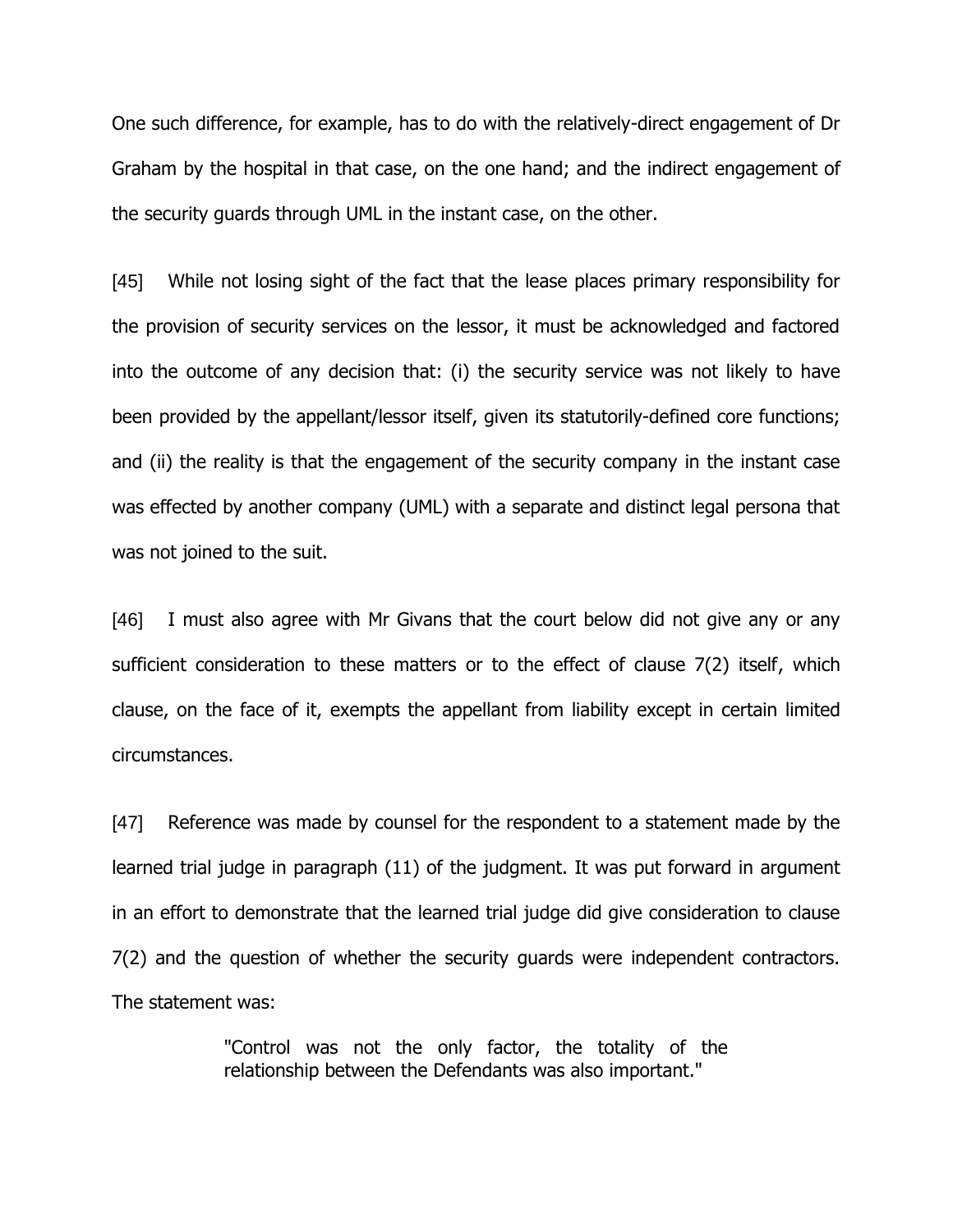[48] However, when one looks at this sentence, not in isolation, but in the context of the entire paragraph, it becomes apparent that the statement was not part of any finding or analysis; but fell within a summary of what the appellant (then the first defendant) was contending. There appears in the judgment no discussion of the control test - one of the accepted tests for determining whether a contractual relationship falls to be considered as one of employer and employee or hirer and independent contractor. (See, for example, the case of **Market Investigations v Minister Of Social Security** [1968] 3 All ER 732.)

[49] In fact, as Scott J observed in the **Market Investigations** case at page 736 F:

"I think it is fair to say that there was at one time a school of thought according to which the extent and degree of the control which B. was entitled to exercise over A. in the performance of the work would be a decisive factor."

[50] He further observed at page 738 A:

"The most that can be said is that control will no doubt always have to be considered, although it can no longer be regarded as the sole determining factor..."

[51] So that over the years various tests such as the "mixed test" (see, for example,

the case of **Ready Mixed Concrete (South East), Ltd v Minister of Pensions and** 

**National Insurance** [1968] 1 All ER 433); the integration test; the economic reality test and so on, have been used by courts to determine whether a litigant was an employee or an independent contractor. But what is significant in all of this is that, from a perusal of the judgment, it is by no means apparent that any consideration was given to any of these tests in resolving the central question posed by clause 7(2) of the lease.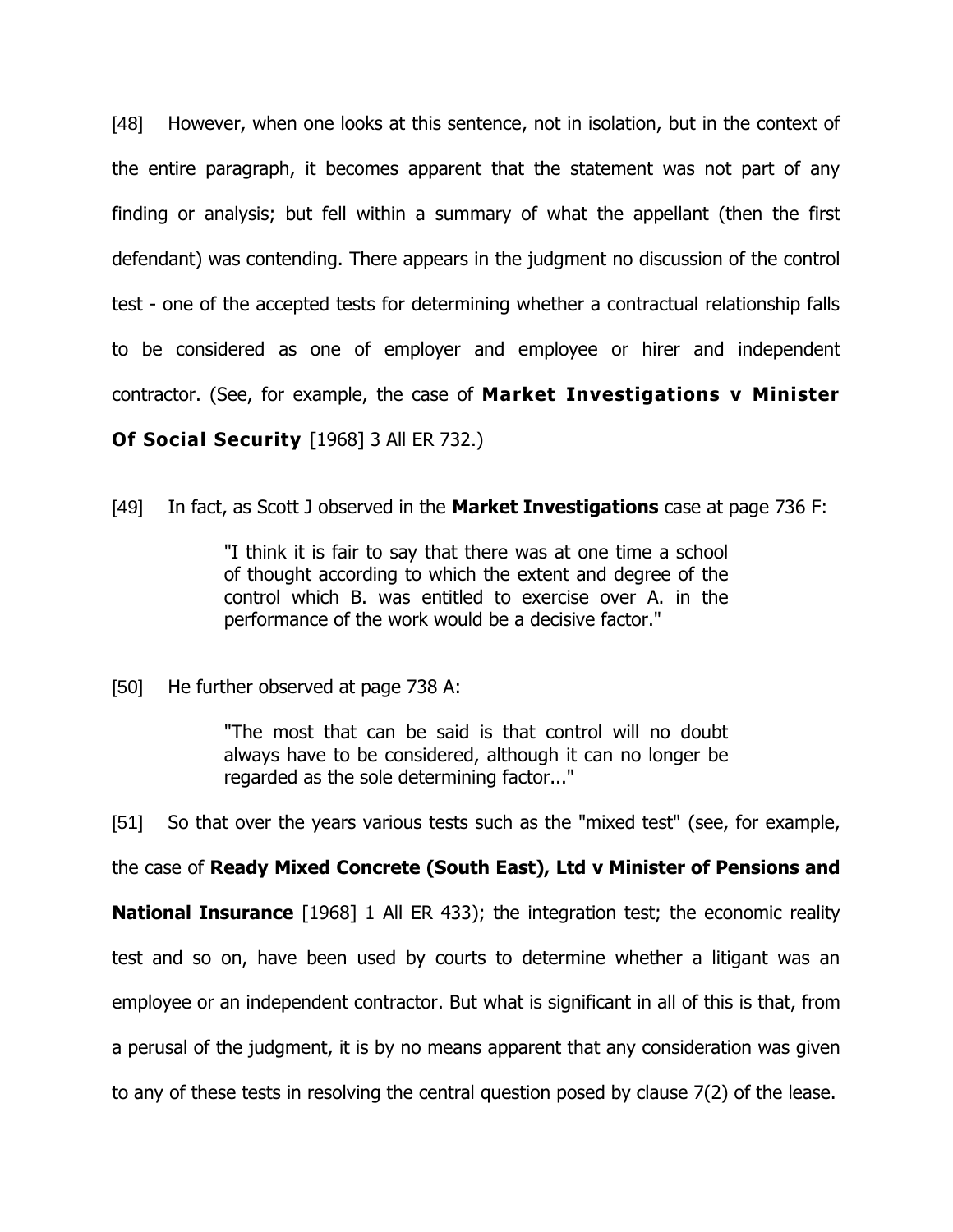[52] But even had the learned trial judge considered the most basic of these - the control test - there would have been cause for concern about his ultimate finding of liability on the part of the appellant, based on the facts and circumstances of this case. McKenna J in the case of **Ready Mixed Concrete (South East), Ltd v Minister of** 

**Pensions and National Insurance** defined the concept of control thus (at page 440

C of the judgment):

"Control includes the power of deciding the thing to be done, the way in which it shall be done, the means to be employed in doing it, the time when, and the place where it shall be done. All these aspects of control must be considered in deciding whether the right exists in a sufficient degree to make one party the master and the other his servant. The right need not be unrestricted...To find where the right resides one must look first to the express terms of the contract..."

[53] The words with which this quotation ends immediately raise an issue: to which contract would one look to ascertain the terms? There is no contract between the appellant and the security company. The contract that exists is between UML and the security company and that document describes the obligations of both parties to that contract. That contract does not mention the appellant at all. And even looking at the control test itself, did the contractual arrangements in this case permit of a proper application of this test? Because of the absence of a contract between the appellant and the security company, the answer to this question must be "no".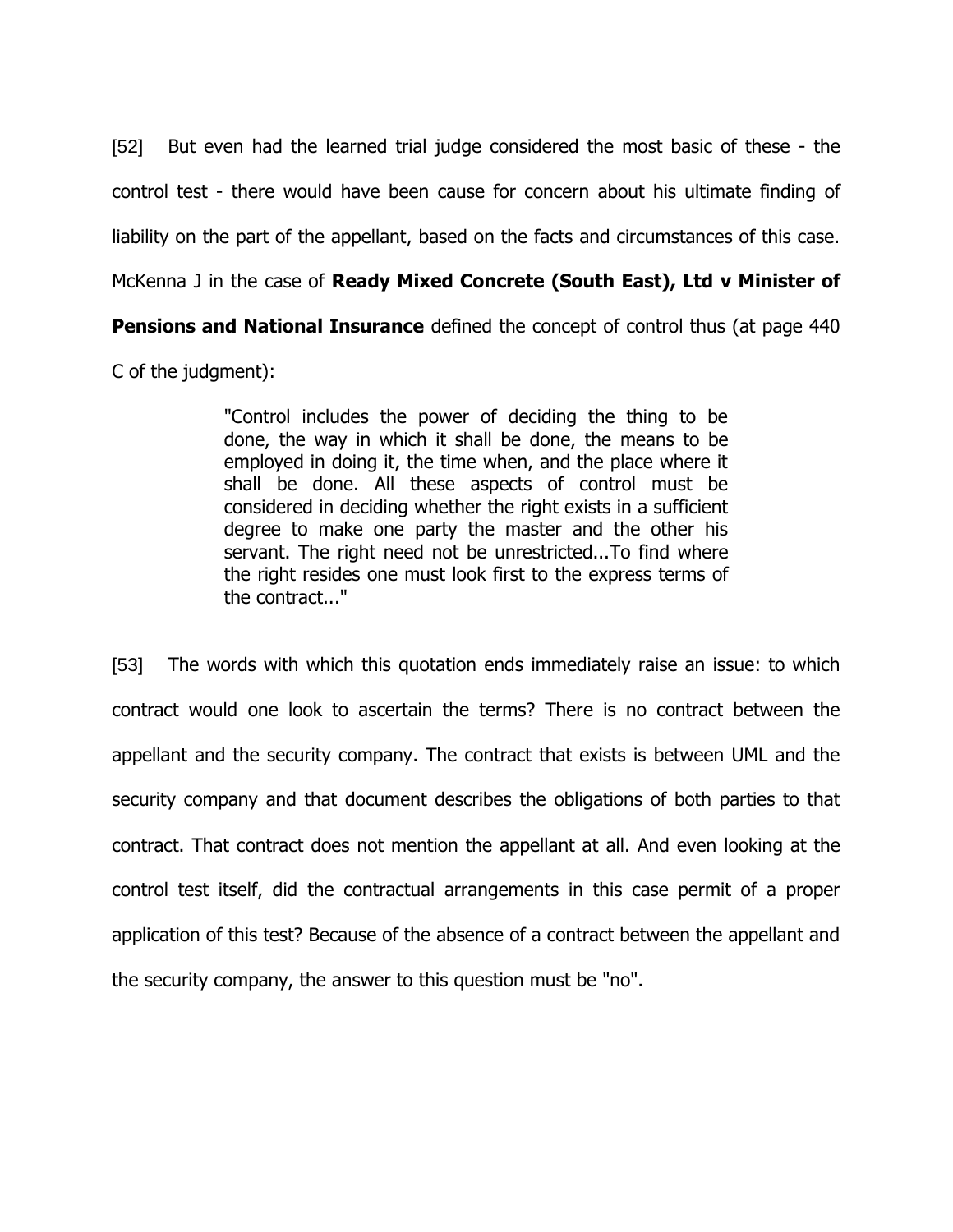[54] Considered from the perspective of agency, the matter is no less fraught with difficulty. In Bowstead & Reynolds on Agency,  $17<sup>th</sup>$  edition, "agency" is described at page 1 as follows:

> "(1) Agency is the fiduciary relationship which exists between two persons, one of whom expressly or impliedly consents that the other should act on his behalf so as to affect his relations with third parties, and the other of whom similarly consents so to act or so acts. The one on whose behalf the act or acts are to be done is called the principal. The one who is to act is called the agent. Any person other than the principal and the agent may be referred to as a third party."

[55] Because of the particular facts and circumstances of this case, it would be difficult to fit the arrangements among the appellant, UML and the security company within the above definition. In these particular circumstances, it appears that the security company would have been the agent and UML the principal, with the appellant being the third party.

# **The case of Lumbers v Cook**

[56] The authorities referred to by the learned judge in the judgment, in particular that of **Lumbers v Cook Builders Pty Ltd (in liquidation)** [2008] 4 LRC 683, were mentioned in an attempt at demonstrating the principle that there can be no assignment or novation of a contract without the consent of all the contracting parties. In that regard, the learned trial judge was of the view that the appellant could not delegate its liability under the lease to the security company.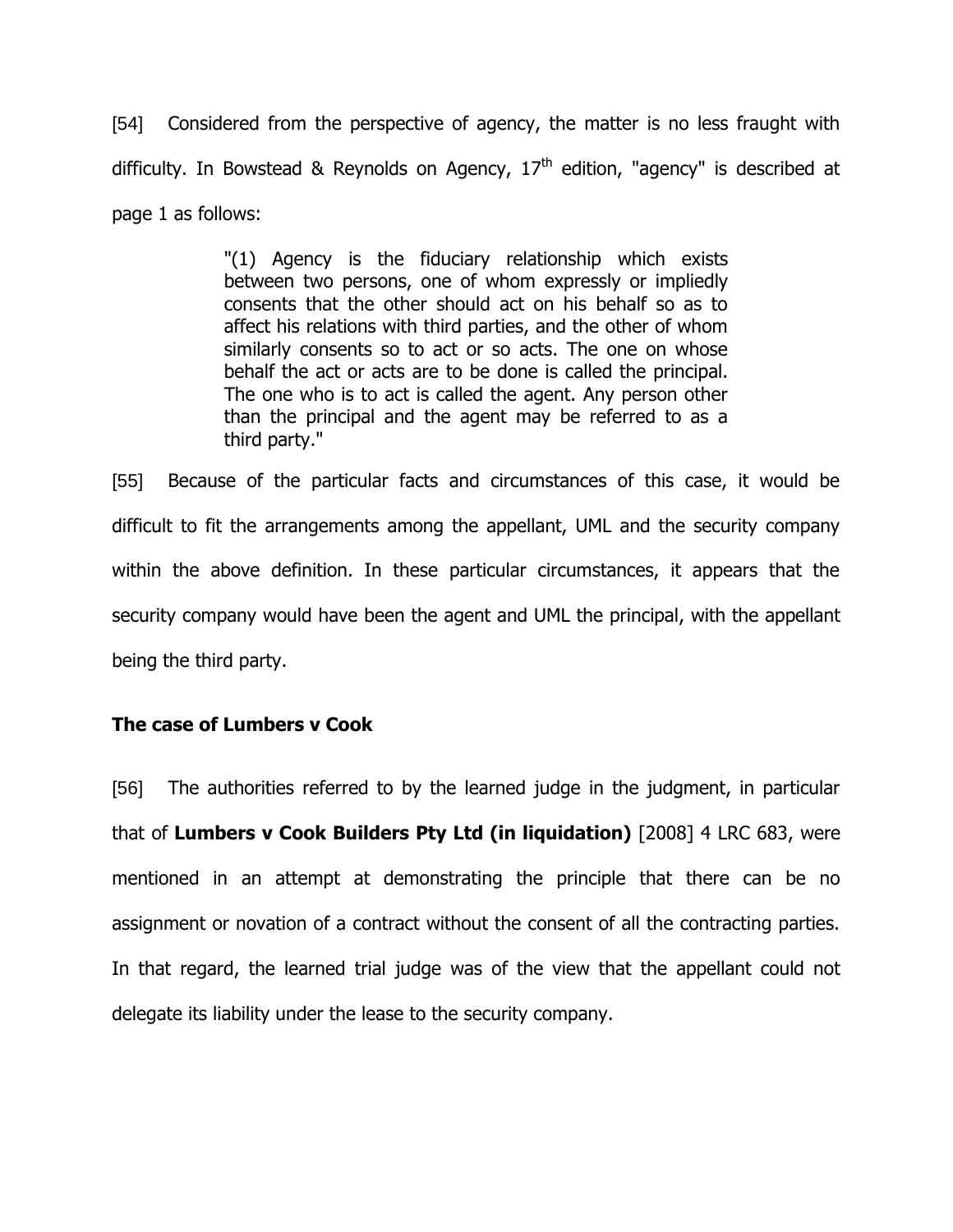[57] In **Lumbers v Cook Builders Pty Ltd (in liquidation)**, Cook Builders Property Limited (Builders) had sued Matthew and Warwick Lumbers (the Lumbers) for monies it claimed to be outstanding for building a house pursuant to an oral agreement between Builders and Cook & Sons (Sons). The construction work in question had originally been contracted by the Lumbers to Sons, which later contracted the work to Builders, without the knowledge or consent of the Lumbers.

[58] The High Court of Australia allowed the Lumbers" appeal from a ruling that they pay Builders. The High Court did so on the basis that, in the event of non-payment, Builders' remedy lay under its contract with Sons; as, in those circumstances, Builders' claim against the Lumbers, if allowed, would reallocate not only the risk but the rights and obligations provided for under the contract between the Lumbers and Sons. The High Court was of the view that each party must be made to recover under its respective contract. Further the mere conferral of a benefit is not sufficient to establish entitlement to recovery.

[59] In my view, however, the case of **Lumbers v Cook Builders Pty Ltd** has a limited application to the instant case. For example, unlike in the case of **Lumbers v Cook Builders Pty Ltd**, in this case, there was, at first instance, no pleading of novation; or an assignment by the appellant of any of the rights or responsibilities under the lease. Neither was there a claim based on the grounds of unjust enrichment. In **Lumbers v Cook Builders Pty Ltd**, the plaintiff (Builders) was seeking to gain the benefit of a contract to which it was not privy. In the instant case, however, it was possible for there to have been a finding of negligence against the third party, that is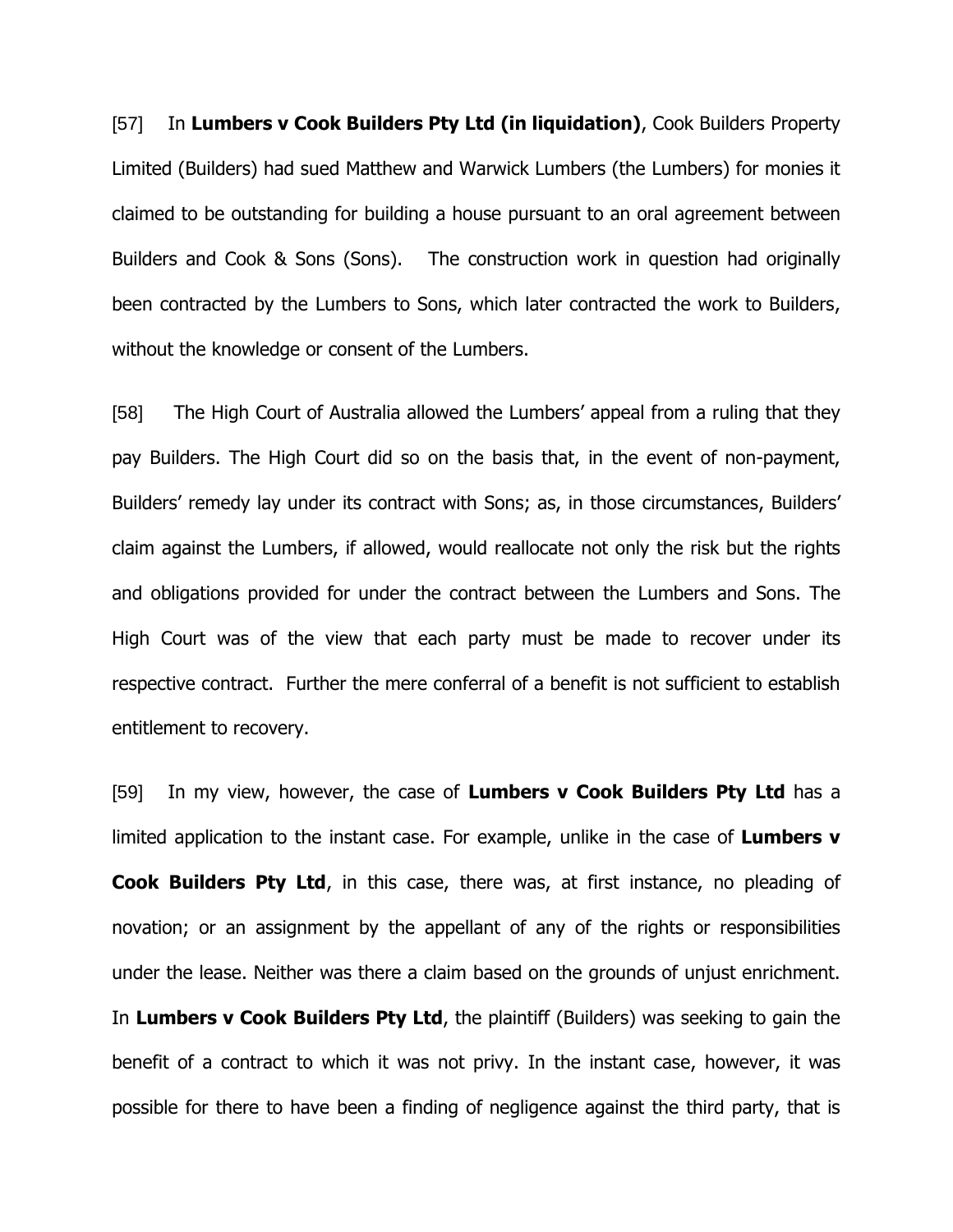the security company, independently; and whether or not it was privy to the lease between the appellant and the respondent.

[60] Further, the facts of the case of **Lumbers v Cook Builders Pty Ltd** did not have as a feature the twist of a clause such as clause 7(2) of the lease in the instant case. As previously observed, this clause and the appellant"s attempt to rely on it, called for a specific finding on its meaning and import in the instant case. This the learned trial judge failed to do.

[61] In all the circumstances, therefore, it seems to me that the ground of appeal relating to the failure of the court below to consider the effect and significance of clause 7(2) of the lease, has been clearly made out.

[62] In relation to the submission made on behalf of the respondent that the judgment could be affirmed on the basis of negligence, that contention must also fail for two reasons: (i) no counter-notice has been filed as required by rule 2.3(3) of the Court of Appeal Rules, seeking affirmation of the judgment on a basis other than that on which the judgment was arrived at; and (ii) there is no evidence of negligence on the part of the appellant.

#### **The submissions in relation to damages**

[63] As I was of the view that the appeal ought to have been allowed on the basis of the challenge in respect of liability, that rendered unnecessary a consideration of the aspect of the appeal relating to damages.